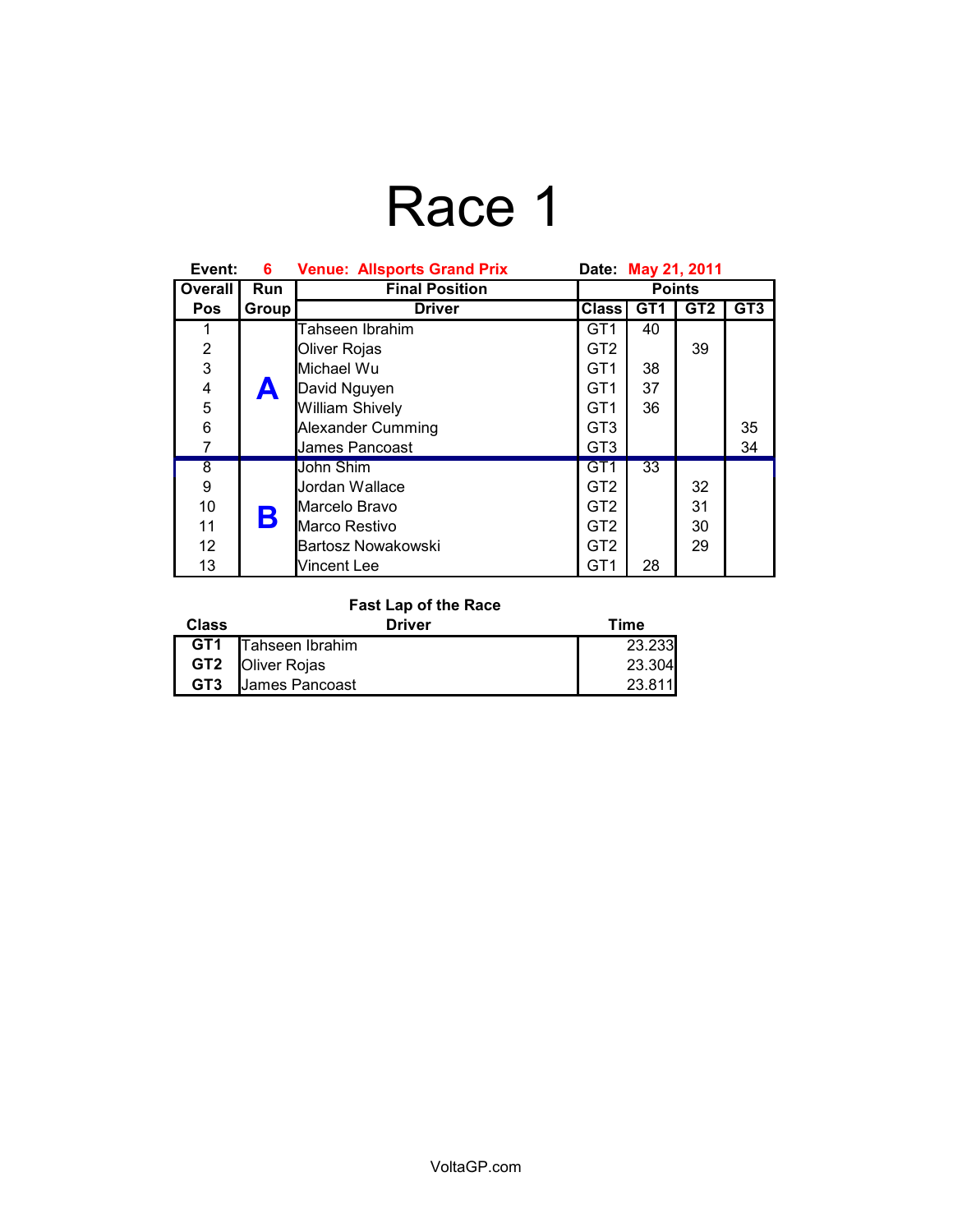# Race 2

| Event:             | 6.    | <b>Venue: Allsports Grand Prix</b> | Date: May 21, 2011 |                 |                 |                 |
|--------------------|-------|------------------------------------|--------------------|-----------------|-----------------|-----------------|
| Overall            | Run   | <b>Final Position</b>              | <b>Points</b>      |                 |                 |                 |
| <b>Pos</b>         | Group | <b>Driver</b>                      | <b>Class</b>       | GT <sub>1</sub> | GT <sub>2</sub> | GT <sub>3</sub> |
| 1                  |       | Tahseen Ibrahim                    | GT <sub>1</sub>    | 40              |                 |                 |
| $\overline{2}$     |       | lMichael Wu                        | GT <sub>1</sub>    | 39              |                 |                 |
| $\overline{3}$     |       | Oliver Rojas                       | GT <sub>2</sub>    |                 | 38              |                 |
| 4                  | A     | Marcelo Bravo                      | GT <sub>2</sub>    |                 | 37              |                 |
| 5                  |       | John Shim                          | GT <sub>1</sub>    | 36              |                 |                 |
| 6                  |       | Jordan Wallace                     | GT <sub>2</sub>    |                 | 35              |                 |
| $\overline{7}$     |       | <b>William Shively</b>             | GT <sub>1</sub>    | 34              |                 |                 |
| $\overline{\bf 8}$ |       | David Nguyen                       | GT <sub>1</sub>    | 33              |                 |                 |
| 9                  |       | Marco Restivo                      | GT <sub>2</sub>    |                 | 32              |                 |
| 10                 |       | <b>James Pancoast</b>              | GT <sub>3</sub>    |                 |                 | 31              |
| 11                 | B     | Alexander Cumming                  | GT <sub>3</sub>    |                 |                 | 30              |
| 12                 |       | Bartosz Nowakowski                 | GT <sub>2</sub>    |                 | 29              |                 |
| 13                 |       | Vincent Lee                        | GT <sub>1</sub>    | 28              |                 |                 |

### **Fast Lap of the Race**

| <b>Class</b>    | Driver               | Time   |
|-----------------|----------------------|--------|
|                 | <b>GT1</b> John Shim | 23.065 |
|                 | GT2   Marcelo Bravo  | 23.110 |
| GT <sub>3</sub> | James Pancoast       | 23.793 |